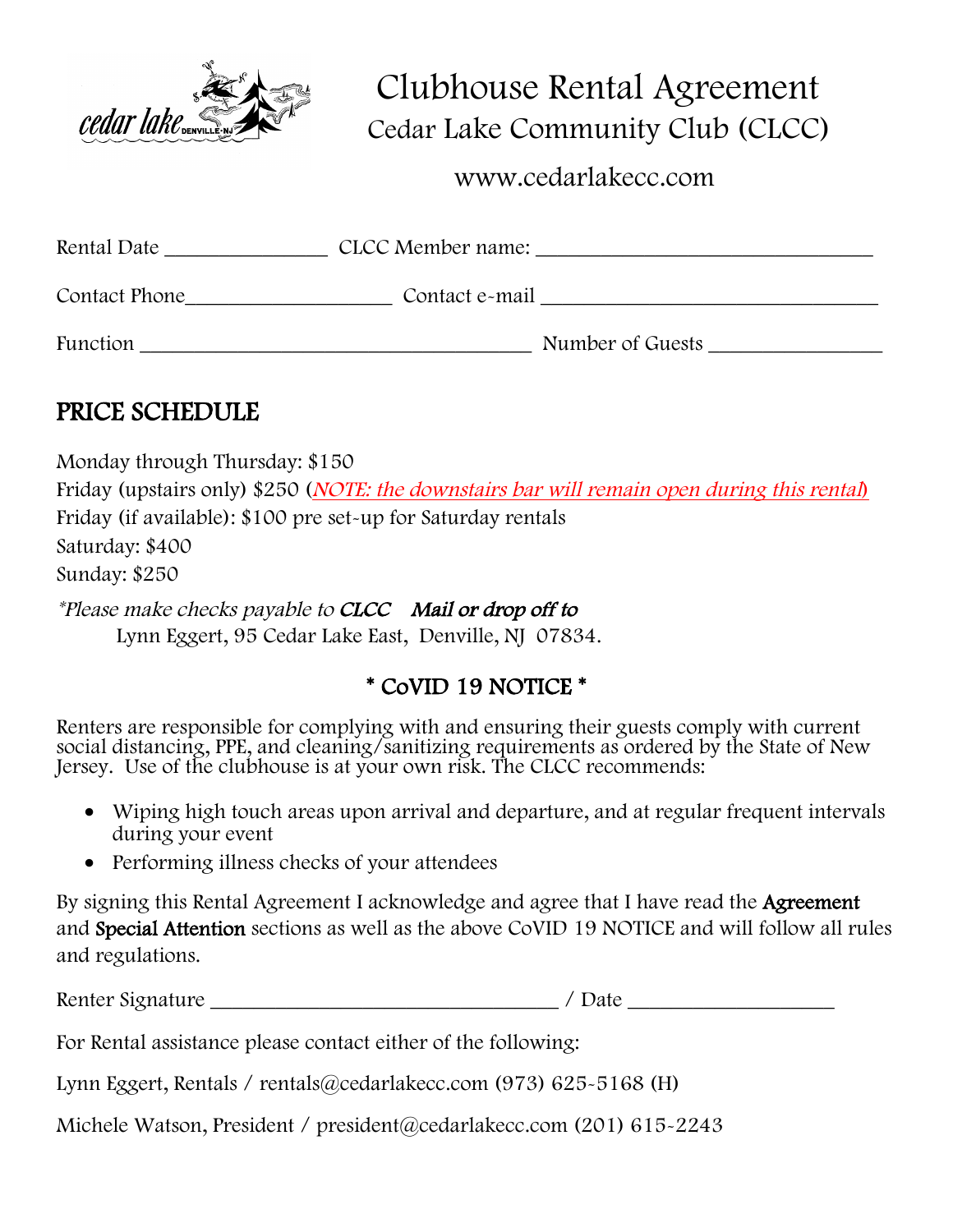### CEDAR LAKE COMMUNITY CLUB (CLCC)

### CLUBHOUSE RENTAL AGREEMENT

### Renter: Please SIGN and return page 1 - please keep pages 2 & 3 for your reference

1. Only CLCC members in good standing may rent the Clubhouse. The renter must be present at all times during the event and is responsible for the clubhouse, clubhouse grounds, all guests, and their guests' actions.

2. The Clubhouse can only be rented for personal use and CANNOT be used for any public or outside fundraising event. A fee cannot be charged to gain admission, either prior to or during the event.

3. Rental is limited to the use of the Clubhouse area only. Use of the lake, beach, or tennis court is excluded.

4. The rental does not include food or liquor.

5. The Cedar Lake Community Club does not take any responsibility, nor assume any liability for the renter or his/her guests. The renter agrees that his/her homeowners, tenants or other applicable liability insurance policy will be the primary carrier in the event of any accident, injury or unusual occurrence.

#### 5.1. A \$500,000 LIABILITY COVERAGE MINIMUM IS REQUIRED. Proof of coverage can be obtained from your insurance company. Renters need to specify that their insurance provider add Cedar Lake Community Club and Cedar Lake Property Owners as an additional insured (on an ACORD form in the box on the bottom-left side of the certificate titled, "Certificate Holder"), or such verbiage provided by your insurer. This is NOT a copy of your homeowners policy

If purchasing insurance for the rental this must also be included on the document.

#### 5.2. CLUBHOUSE KEY WILL NOT BE ISSUED WITHOUT THIS DOCUMENT.

6. Rental shall begin at 10:00 AM the day of the event and shall end promptly at 3:00 AM the following morning. Earlier entry for setup or next-day morning cleanup may be available if it does not interfere with another member's rental or club event. Early setup fee to reserve the club for Friday evening set-up is an additional \$100. Information on availability can be obtained from rental chairperson 3 days prior to event.

7. A NON-REFUNDABLE DEPOSIT, equivalent to half of the rental fee, is required to hold the reservation date. The balance of the rental fee is due one week prior to the rental. A separate refundable \$200 security deposit is due with the final rental payment and will be refunded (or voided) after the clubhouse has been cleaned by the renter and inspected by a member of the CLCC Board of Directors.

8. The renter is responsible for leaving the clubhouse in the condition in which it was provided. Floors must be mopped and rugs vacuumed. Cleanup must be completed by 3:00 AM the following morning (see #6 above). Trash must go into the outside dumpster as specified in the SPECIAL ATTENTION section below. The club encourages recycling. There is a recycling dumpster located next to the trash dumpster. Please make sure NO garbage is mixed in with recycling items. Recycled items should NOT be in plastic bags.

9. The key will be provided to the renter the day prior to the event and MUST be returned within 24 hours after the rental. Loss of key will result in a \$50 fee.

10. The renter must abide by all state and municipal laws and ordinances while renting the clubhouse.

11. The Clubhouse Rental Agreement must be signed and returned prior to the rental function. You may obtain the key for club inspection. The Special Attention section should remain with the renter.

12. Absolutely nothing may be hung from the ceiling and the use of the fireplace is prohibited. Any kegs/coolers must be placed on the deck or in the downstairs area.

13. The renter MUST contact the Rental Chairperson (or other CLCC Board member) should any problems or issues be encountered, so that they may be remedied in a timely fashion. The CLCC will not be responsible nor will it provide compensation to the renter for issues brought to its attention after the event.